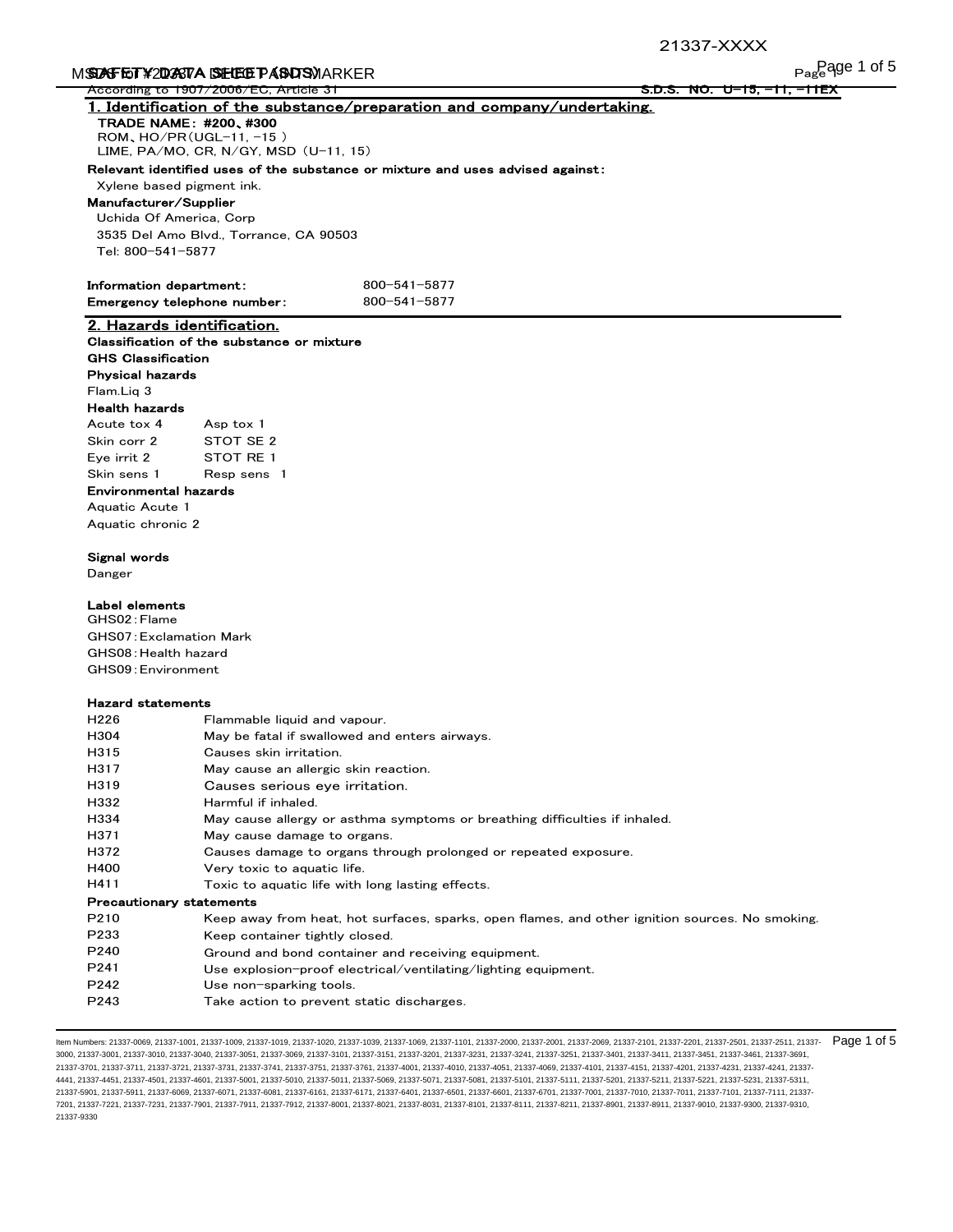#### M**SD5F15Y#2A1337SH5ET (SPA)**NT MARKER NATA SHEET ALL DATA SHEET ALL DATA SHEET ALL DATA SHEET ALL DATA SHEET ALL Page 2 According to 1907/2006/EC, Article 31 S.D.S. NO. U-15, -11, -11EX

| P260             | Do not breathe dust/fume/gas/mist/vapours/spray.                                                                                                                     |
|------------------|----------------------------------------------------------------------------------------------------------------------------------------------------------------------|
| P261             | Avoid breathing dust/fume/gas/mist/vapours/spray.                                                                                                                    |
| P264             | Wash hands thoroughly after handling.                                                                                                                                |
| P270             | Do not eat, drink or smoke when using this product.                                                                                                                  |
| P <sub>271</sub> | Use only outdoors or in a well-ventilated area.                                                                                                                      |
| P <sub>272</sub> | Contaminated work clothing should not be allowed out of the workplace.                                                                                               |
| P273             | Avoid release to the environment.                                                                                                                                    |
| P280             | Wear protective gloves/protective clothing/eye protection/face protection.                                                                                           |
| P284             | Wear respiratory protection.                                                                                                                                         |
| P312             | Call a POISON CENTER/doctor if you feel unwell.                                                                                                                      |
| P314             | Get medical advice/attention if you feel unwell.                                                                                                                     |
| P321             | Specific treatment.                                                                                                                                                  |
| P331             | Do NOT induce vomiting.                                                                                                                                              |
| P391             | Collect spillage.                                                                                                                                                    |
| P301+310         | IF SWALLOWED: Immediately call a POISON CENTER/doctor.                                                                                                               |
| P302+352         | IF ON SKIN: Wash with plenty of water.                                                                                                                               |
| P304+340         | IF INHALED: Remove person to fresh air and keep comfortable for breathing.                                                                                           |
| P308+311         | IF exposed or concerned: Call a POISON CENTER/doctor.                                                                                                                |
| P332+313         | If skin irritation occurs: Get medical advice/attention.                                                                                                             |
| P333+313         | If skin irritation or rash occurs: Get medical advice/attention.                                                                                                     |
| P337+313         | If eye irritation persists: Get medical advice/attention.                                                                                                            |
| P342+311         | If experiencing respiratory symptoms: Call a POISON CENTER or doctor.                                                                                                |
| P362+364         | Take off contaminated clothing and wash it before reuse.                                                                                                             |
| P370+378         | In case of fire: Use suitable media to extinguish.                                                                                                                   |
| P303+361+353     | IF ON                                                                                                                                                                |
| P305+351+338     | IF IN EYES: Rinse cautiously with water for several minutes. Remove contact lenses, if present and<br>easy to do. Continue rinsing.                                  |
| P405             | Store locked up.                                                                                                                                                     |
| P403+235         | Store in a well-ventilated place. Keep cool.                                                                                                                         |
| P501             | Dispose of contents/container to send licensed recycler or licensed collector of scrap items in<br>accordance with local/regional/national/international regulation. |

### 3. Composition/information on ingredients.

**Chemical characterization: Mixtures** 

**Description:** Mixture of the substances listed below with nonhazardous additions.

| Chemical name   | % Range   | $\frac{Cas}{ }$     | <b>EINECS</b>             | Description                                                                     | GHS Symbols                 |
|-----------------|-----------|---------------------|---------------------------|---------------------------------------------------------------------------------|-----------------------------|
| Xylene          | $20 - 50$ |                     | Trade Secret Trade Secret | H226, H303, H304.<br>H312, H332, H335,<br>H315, H319, H371.<br>H373, H400, H411 | GHS02、GHS07<br>GHS08, GHS09 |
| Pigments        | $10 - 50$ |                     |                           |                                                                                 |                             |
| Solvent naphtha | $0 - 0.5$ | <b>Trade Secret</b> |                           | H226.H304.H315.H319 GHS02, GHS07<br>, H401, H411                                | GHS08, GHS09                |
| Hydrocarbons    | $\leq 15$ |                     | Trade Secret Trade Secret | H226, H304, H316                                                                | GHS02, GHS08                |

#### 4. First Aid measure. Description of first aid measures Irrigate thoroughly with water for at least 10 minutes. Obtain medical attention. After Swallowing Seek immediate medical advice. After Eye Contact After Ingestion **Wash out mouth with water.** Do not induce vomiting. Seek immediate medical attention. After Inhalation **Remove from exposure, rest and keep warm**. In severe cases, seek medical attention. After Skin Contact Drench the skin with plenty of water. Remove contaminated clothing and wash before reuse. If irritation persists seek medical attention.

#### Information for doctor

Most important symptoms and effects, both acute and delayed No further relevant information available. Indication of any immediate medical attention and special treatment needed No further relevant information available.

| 5. Fire fighting measures.                 |                                       |
|--------------------------------------------|---------------------------------------|
| Extinguishing media                        |                                       |
| Suitable Extinguishers                     | Dry chemical, Foam or Carbon dioxide. |
| Unsuitable Extinguishers                   | Water jet.                            |
| <b>Hazardous Combustion Products</b>       | CO, CO <sub>2</sub> , Smoke.          |
| <b>Special Equipment for Fire Fighting</b> | Self contained breathing apparatus.   |

ltem Numbers: 21337-0069, 21337-1001, 21337-1009, 21337-1019, 21337-1020, 21337-1039, 21337-1089, 21337-1069, 21337-2000, 21337-2000, 21337-2000, 21337-2101, 21337-2201, 21337-2501, 21337-2501, 21337-2501, 21337-2501, 2133 3000, 21337-3001, 21337-3010, 21337-3040, 21337-3051, 21337-3069, 21337-3101, 21337-3151, 21337-3201, 21337-3231, 21337-3241, 21337-3251, 21337-3401, 21337-3411, 21337-3451, 21337-3461, 21337-3691, 21337-3701, 21337-3711, 21337-3721, 21337-3731, 21337-3741, 21337-3751, 21337-3761, 21337-4001, 21337-4010, 21337-4051, 21337-4069, 21337-4101, 21337-4151, 21337-4201, 21337-4231, 21337-4241, 21337- 4441, 21337-4451, 21337-4501, 21337-4601, 21337-5001, 21337-5010, 21337-5011, 21337-5069, 21337-5071, 21337-5081, 21337-5101, 21337-5111, 21337-5201, 21337-5211, 21337-5221, 21337-5231, 21337-5311, 21337-5901, 21337-5911, 21337-6069, 21337-6071, 21337-6081, 21337-6161, 21337-6171, 21337-6401, 21337-6501, 21337-6601, 21337-6701, 21337-7001, 21337-7010, 21337-7011, 21337-7101, 21337-7111, 21337- 7201, 21337-7221, 21337-7231, 21337-7901, 21337-7911, 21337-7912, 21337-8001, 21337-8021, 21337-8031, 21337-8101, 21337-8111, 21337-8211, 21337-8901, 21337-8911, 21337-9010, 21337-9300, 21337-9310, 21337-9330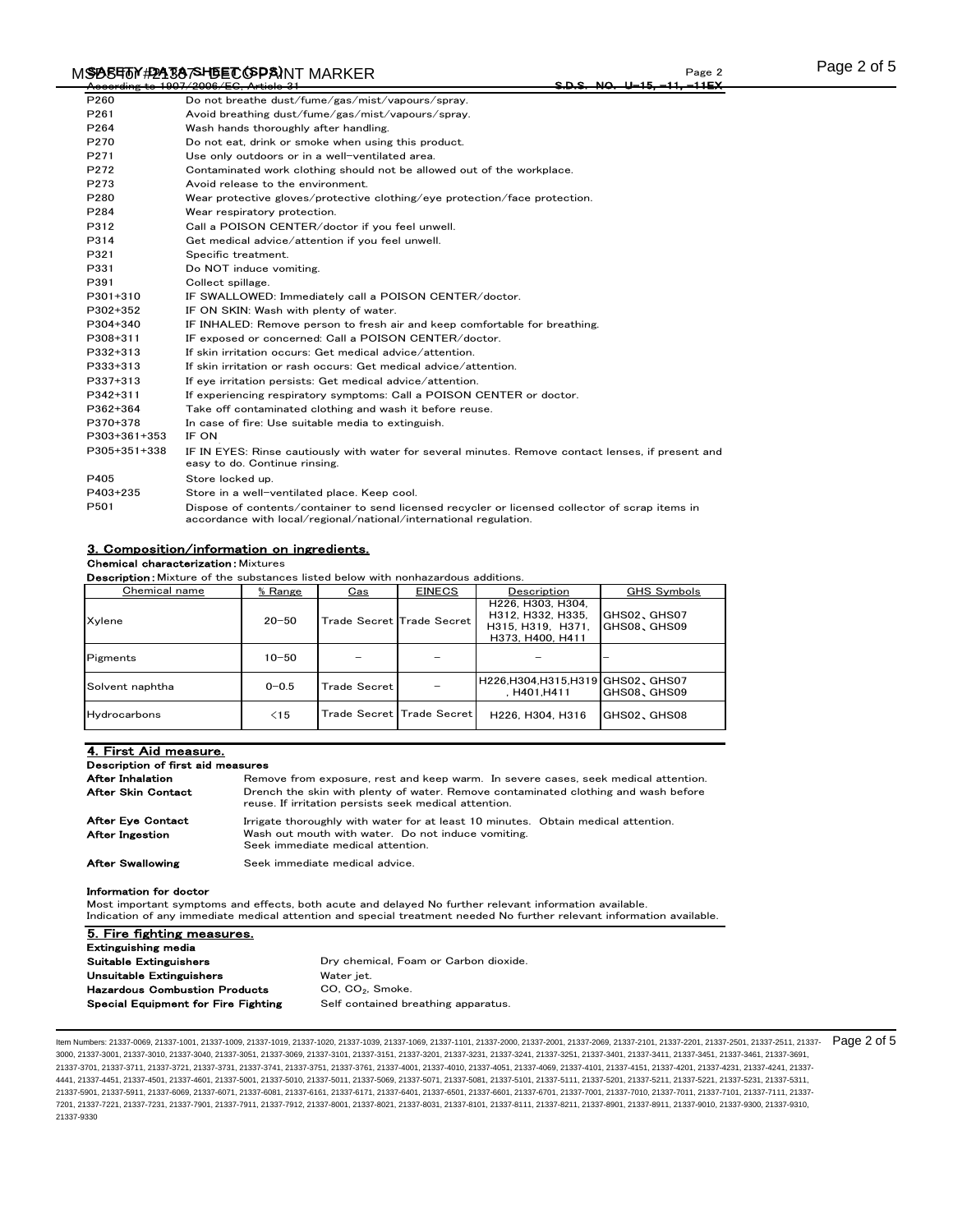According to 1907/2006/EC, Article 31

6. Accidental Release measures.

#### Personal precautions, protective equipment and emergency procedures

Wear protective equipment. Keep unprotected persons away.

Ensure adequate ventilation.

Keep away from ignition sources.

Environmental precautions:Do not allow to enter sewers/ surface or ground water.

### Methods and material for containment and cleaning up

Ensure adequate ventilation.

Do not flush with water or aqueous cleansing agents.

Absorb with clay, dry sand, or other inert material. Do not use combustible materials such as sawdust. Place in a chemical waste container.

### Reference to other sections

See Section 7 for information on safe handling.

See Section 8 for information on personal protection equipment.

See Section 13 for disposal information.

### 7. Handling & Storage. Handling

### Precautions for safe handling

Store in cool, dry place in tightly closed receptacles.

Ensure good ventilation/exhaustion at the workplace.

### Information about protection against explosions and fires

Keep ignition sources away  $-$  Do not smoke.

Protect against electrostatic charges.

### Conditions for safe storage, including any incompatibilities Storage

Requirements to be met by storerooms and receptacles: Store in a cool location.

Further information about storage conditions

Keep receptacle tightly sealed. Store in cool, dry conditions in well sealed receptacles. Specific end use(s) No further relevant information available.

#### 8. Exposure Controls/personal protection.

Additional information about design of technical systems: No further data; see item 7.

### Protective Measures

| Respiratory             | Wear self contained breathing apparatus.         |
|-------------------------|--------------------------------------------------|
| Hand                    | PVC or butyl rubber gloves.                      |
| Eve                     | Safety goggles.                                  |
| Skin                    | Overalls and boots.                              |
| <b>Hygiene Measures</b> | Always wash thoroughly after handling chemicals. |

#### Control parameters

| CAS 1330-20-7 Xvlene |              |
|----------------------|--------------|
| TLV-TWA              | $100$ ppm A3 |
| TLV-STEL             | 150ppm A4    |
|                      |              |

Additional information: PEL = Permissible Exposure Limit (OSHA) TLV= Threshold Limit Value (ACGIH) OSHA= Occupational Safety and Health Administration ACGIH= American Conference of Governmental Industrial Hygienists

 $($ o,m $&$ p isomers $)$  $($ o,m&p isomers $)$ 

ltem Numbers: 21337-0069, 21337-1001, 21337-1009, 21337-1019, 21337-1020, 21337-1039, 21337-1089, 21337-1069, 21337-2000, 21337-2001, 21337-2009, 21337-2101, 21337-2201, 21337-2501, 21337-2501, 21337-2501, 21337-2501, 2133 3000, 21337-3001, 21337-3010, 21337-3040, 21337-3051, 21337-3069, 21337-3101, 21337-3151, 21337-3201, 21337-3231, 21337-3241, 21337-3251, 21337-3401, 21337-3411, 21337-3451, 21337-3461, 21337-3691, 21337-3701, 21337-3711, 21337-3721, 21337-3731, 21337-3741, 21337-3751, 21337-3761, 21337-4001, 21337-4010, 21337-4051, 21337-4069, 21337-4101, 21337-4151, 21337-4201, 21337-4231, 21337-4241, 21337- 4441, 21337-4451, 21337-4501, 21337-4601, 21337-5001, 21337-5010, 21337-5061, 21337-5069, 21337-5081, 21337-5081, 21337-5101, 21337-5111, 21337-5201, 21337-5211, 21337-521, 21337-521, 21337-5231, 21337-5231, 21337-5231, 213 21337-5901, 21337-5911, 21337-6069, 21337-6071, 21337-6081, 21337-6161, 21337-6171, 21337-6401, 21337-6501, 21337-6601, 21337-6701, 21337-7001, 21337-7010, 21337-7011, 21337-7101, 21337-7111, 21337- 7201, 21337-7221, 21337-7231, 21337-7901, 21337-7911, 21337-7912, 21337-8001, 21337-8021, 21337-8031, 21337-8101, 21337-8111, 21337-8211, 21337-8901, 21337-8911, 21337-9010, 21337-9300, 21337-9310, 21337-9330

<u>S.D.S. NO. U-15, -11,</u>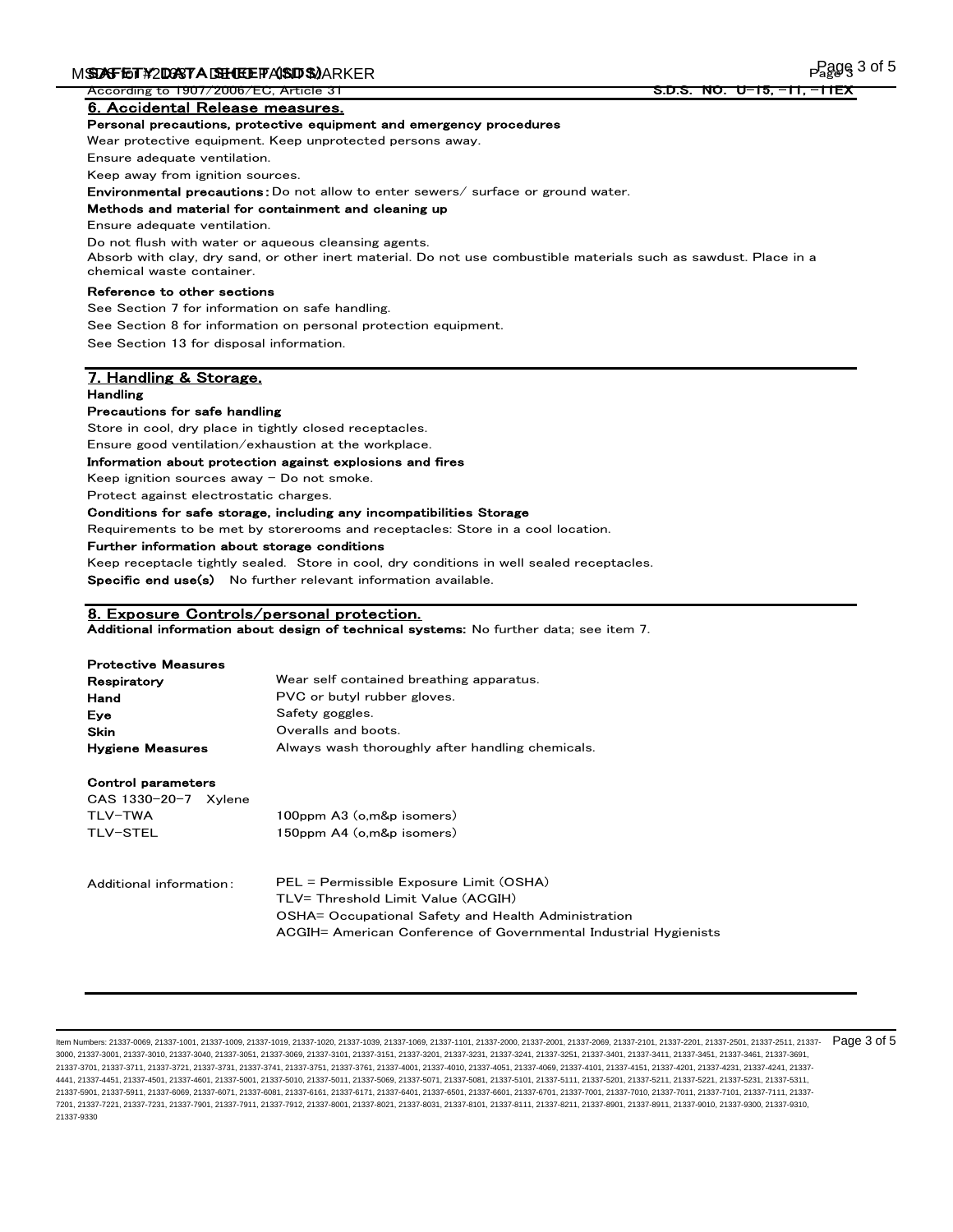S.D.S. NO. U-15, -11,

age 4 of 5

| Information on basic physical and chemical properties |
|-------------------------------------------------------|
|                                                       |
| Liquid                                                |
| Petroleum solvent odor                                |
| 130-145 $^{\circ}$ C                                  |
| $\leq$ -10 $^{\circ}$ C                               |
| $27^{\circ}$ C(Closed cap)                            |
| $300 - 400^{\circ}C$                                  |
| $1.1 - 7.0$ Vol $\cdot$ %                             |
| n.d.                                                  |
| $0.9 - 1.5$                                           |
| Water: Slightly                                       |
| Solvent: Soluble in most solvents.                    |
|                                                       |
|                                                       |

### 10. Stability & Reactivity. Stability **Stability** Stable under normal conditions. Known Hazardous reactions **None** Hazardous decomposition products  $CO, CO<sub>2</sub>$ Materials to avoid Conditions to avoid

Heat, high temperature and fire sources. Oxidizing agents.

### 11. Toxicological Information.

### Information on toxicological effects Acute toxicity

Low acute oral toxicity, however ingestion may cause systemic effects such as damage liver and kidneys which may become apparent later. High vapor concentrations are irritating to mucous membranes and the respiratory tract. Slight to moderate eye and skin irritant. No reported evidence of carcinogenic, mutagenic or adverse reproductive effects.

| 12. Ecological Information.        |                                                                                                                |
|------------------------------------|----------------------------------------------------------------------------------------------------------------|
| <b>Toxicity</b>                    |                                                                                                                |
| <b>Aquatic toxicity:</b>           | No further relevant information available.                                                                     |
| Additional ecological information: | Ecological data are not available.                                                                             |
| <b>General notes</b>               |                                                                                                                |
|                                    | Do not allow undiluted product or large quantities of it to reach ground water, water course or sewage system. |
| Results of PBT and vPvB assessment |                                                                                                                |
| <b>PBT</b> : Not applicable.       |                                                                                                                |
| <b>vPvB</b> : Not applicable.      |                                                                                                                |
|                                    |                                                                                                                |
| 13. Disposal considerations.       |                                                                                                                |
| Waste treatment methods            |                                                                                                                |
|                                    |                                                                                                                |

### Recommendation:

Must not be disposed of together with household garbage. Do not allow product to reach sewage system. Disposal must be made according to official regulations.

#### Uncleaned packagings

Recommendation:Disposal must be made according to official regulations.

ltem Numbers: 21337-0069, 21337-1001, 21337-1009, 21337-1019, 21337-1020, 21337-1039, 21337-1089, 21337-1069, 21337-2000, 21337-2001, 21337-2009, 21337-2101, 21337-2201, 21337-2501, 21337-2501, 21337-2501, 21337-2501, 2133 3000, 21337-3001, 21337-3010, 21337-3040, 21337-3051, 21337-3069, 21337-3101, 21337-3151, 21337-3201, 21337-3231, 21337-3241, 21337-3251, 21337-3401, 21337-3411, 21337-3451, 21337-3461, 21337-3691, 21337-3701, 21337-3711, 21337-3721, 21337-3731, 21337-3741, 21337-3751, 21337-3761, 21337-4001, 21337-4010, 21337-4051, 21337-4069, 21337-4101, 21337-4151, 21337-4201, 21337-4231, 21337-4241, 21337- 4441, 21337-4451, 21337-4501, 21337-4601, 21337-5001, 21337-5010, 21337-5011, 21337-5069, 21337-5071, 21337-5081, 21337-5101, 21337-5111, 21337-5201, 21337-5211, 21337-5221, 21337-5231, 21337-5311, 21337-5901, 21337-5911, 21337-6069, 21337-6071, 21337-6081, 21337-6161, 21337-6171, 21337-6401, 21337-6501, 21337-6601, 21337-6701, 21337-7001, 21337-7010, 21337-7011, 21337-7101, 21337-7111, 21337- 7201, 21337-7221, 21337-7231, 21337-7901, 21337-7911, 21337-7912, 21337-8001, 21337-8021, 21337-8031, 21337-8101, 21337-8111, 21337-8211, 21337-8901, 21337-8911, 21337-9010, 21337-9300, 21337-9310, 21337-9330